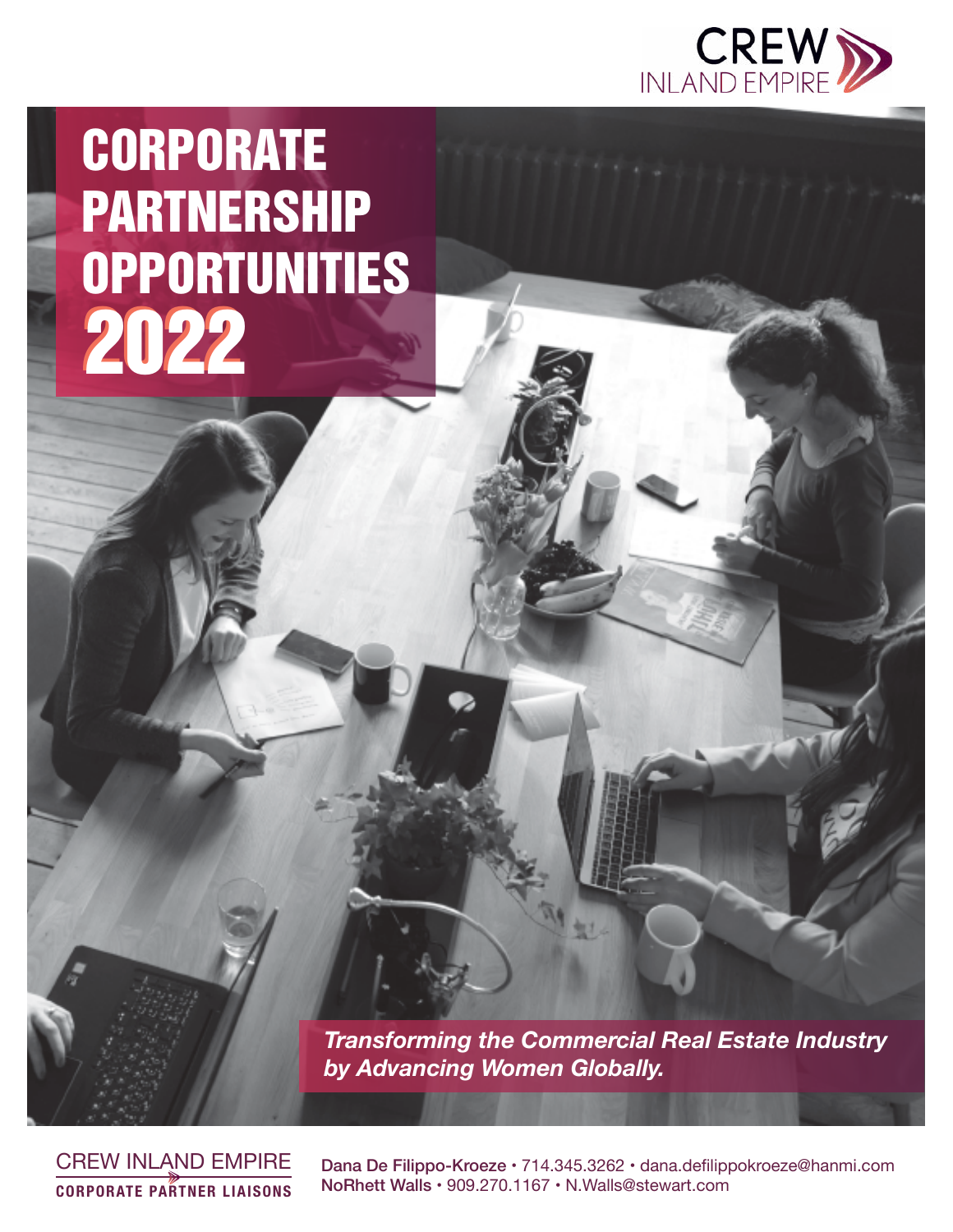# CORPORATE PARTNERSHIPS ARE ESSENTIAL TO OUR MISSION & MEMBERSHIP



Corporate partnerships are the lifeblood of our local chapter of crew. Everything we do for the benefit of our members and the industry is a direct result of the generous financial support of our annual corporate partners. Your crew needs you! We invite you to partner with crew inland empire in 2022. You will make a visible impact on advancing women and diversity in the CRE industry. And, as a recognized stakeholder in crew inland empire, you will have access to exclusive sponsorship and business development opportunities.



CREW INLAND EMPIRE **CORPORATE PARTNER LIAISONS**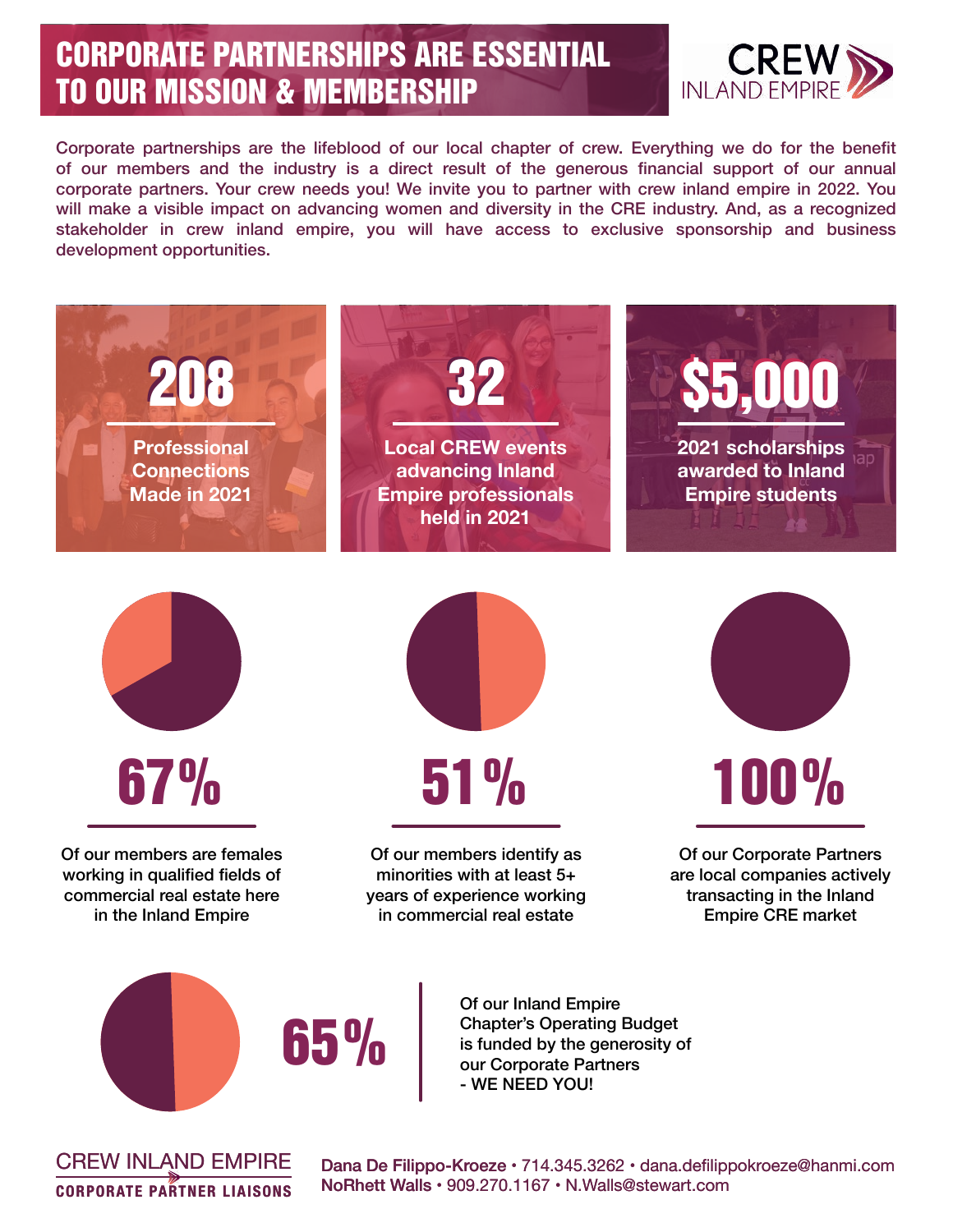## CORPORATE PARTNERSHIP TIERS & BENEFITS 2022

### PLATINUM PARTNERSHIP \$5,750

- **3** CREW Network Memberships for your employees in 2022\*.
- **3** Complimentary tickets to a 2022 CREW Inland Empire Networking Event (Feb, April, June, August, or December)
- **3** Complimentary tickets to our Annual Corporate Partners Networking Event (November)
- **1** Table for 6 at our Annual Scholarship Foundation Gala Event (October)
- **∞** Platinum Level Visibility Opportunities in 2022
	- \*\*Please submit Membership applications online at: [crew-ie.org/why-join](http://crew-ie.org/why-join)

### GOLD PARTNERSHIP \$3,750

- **2** CREW Network Memberships for your employees in 2022\*.
- **2** Complimentary tickets to a 2022 CREW Inland Empire Networking Event (Feb, April, June, August, or December)
- **2** Complimentary tickets to our Annual Corporate Partners Networking Event (November)
- **1** Table for 6 at our Annual Scholarship Foundation Gala Event (October)
- **∞** Gold Level Visibility Opportunities in 2022

\*\*Please submit Membership applications online at: [crew-ie.org/why-join](http://crew-ie.org/why-join)

### RUBY PARTNERSHIP \$2,750

- **1** CREW Network Membership for your employees in 2022\*.
- **1** Complimentary ticket to a 2022 CREW Inland Empire Networking Event (Feb, April, June, August, or December)
- **1** Complimentary ticket to our Annual Corporate Partners Networking Event (November)
- **2** Tickets to our Annual Scholarship Foundation Gala Event (October)
- **∞** Ruby Level Visibility Opportunities in 2022
	- \*\*Please submit Membership applications online at: [crew-ie.org/why-join](http://crew-ie.org/why-join)

### BRONZE PARTNERSHIP \$1,750

- **1** CREW Network Membership for your employees in 2022\*.
- **1** Complimentary ticket to a 2022 CREW Inland Empire Networking Event (Feb, April, June, August, or December)
- **1** Complimentary ticket to our Annual Corporate Partners Networking Event (November)
- **1** Ticket to our Annual Scholarship Foundation Gala Event (October)
- **∞** Bronze Level Visibility Opportunities in 2022

\*\*Please submit Membership applications online at: [crew-ie.org/why-join](http://crew-ie.org/why-join)

### AFFILIATE SPONSORSHIP ADD-ON (NON\_CRE) MEMBERS ONLY \$2,000

- **1** Affiliate Membership in CREW Network for 2022(Annual Membership is \$1,000\*).
- **1** Complimentary ticket to our Annual Corporate Partners Networking Event (November)

\*\*Please submit Membership applications online at: [crew-ie.org/why-join](http://crew-ie.org/why-join)

# 2022 AD-ONS **COMMIT NOW, BILL LATER**

CREW INLAND EMPIRE **CORPORATE PARTNER LIAISONS** A. Scholarship Foundation Gala Entertainment Sponsor ........................ \$2,500 B. Scholarship Foundation Gala Bar Sponsor ......................................... \$2,500 C. Scholarship Foundation Gala Tiffany Sponsor ................................... \$1,500 D. Scholarship Foundation Gala Table Sponsor ......................................... \$950 E. Port of LA Tour Bus Sponsor ............................................................... \$5,000